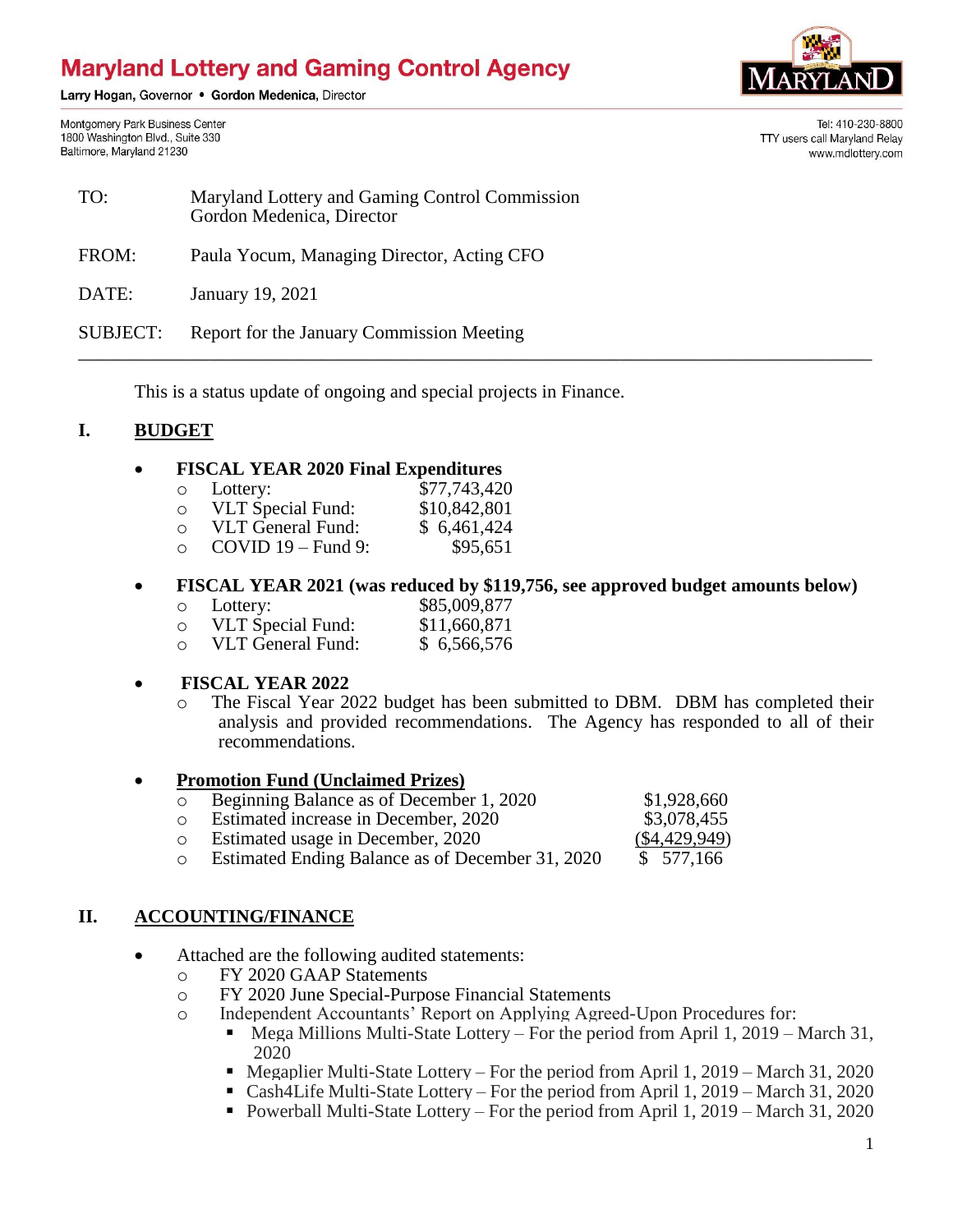- Power Play Multi-State Lottery For the period from April 2,  $2019$  March 31, 2020
- o FY2021 July Special-Purpose Financial Statements

## **III. PROCUREMENT**

- Central Monitor and Control System for a Video Lottery Terminal Program RFP (#2021-06): RFP for a replacement contract to provide the customization, development, implementation, operation, and maintenance of a complete turnkey VLT Control System was issued on October 1, 2020. Proposals were received by the due date of December 2, 2020 and are presently undergoing the evaluation process. Oral Presentations/Discussions are being scheduled with the Offerors by the end of January 2021.
- Lottery Central Monitoring and Control System Contract (#2015-01) with Scientific Games Incorporated, Inc.: Modification #2 in the amount of \$910,400 for the term 1/31/2021 (or sooner upon BPW approval) –  $3/31/2023$  to provide (1) a license to use the Willy Wonka Golden Ticket<sup>TM</sup> imagery, marks and logos for an Instant Ticket game, and for supporting marketing and advertising to promote the game, and (2) prizes to be awarded to winners of the Instant Ticket game and related second chance promotion. This Modification, approved by the Commission at its November meeting, was approved by the BPW at its January 6, 2021 meeting.
- Assessment of the MLGCA's Responsible Gaming Program Compliance with the World Lottery Association Level 4 Certification (#2021-09): RFP (Small Procurement) to obtain independent firm to conduct review and assessment of the MLGCA's current responsible gaming programs with the goal to assist MLGCA to obtain certification as Level 4 lottery under World Lottery Association's Responsible Gaming Framework. RFP was issued 10/15/2020. By the due date 11/24/2020 two proposals were received from Gaming Laboratories International (GLI) and Gambling Integrity. Small Procurement procedures were used for this procurement not exceeding \$50,000 in total contract amount. GLI was determined by the Evaluation Committee to be ranked first technically and second in price (\$44,900). Although Gambling Integrity offered a lower price (\$35,000) it was determined that GLI's technical merit justified its higher price and therefore offered the best value to the State. GLI was therefore awarded the Contract, which was approved by MLGCA in-house since it is within its delegated authority of \$50,000. GLI's contract is for a term of 18 months.
- Instant Ticket Games and Related Services Contract (#2013-01) with Pollard Banknote Limited (Primary Contract) and Scientific Games International, Inc. and IGT/GTECH Corporation (both Secondary Contracts) for the production of Instant Tickets and delivery to Retailer locations. These Contracts expire August 31, 2021 with no additional renewal options available. Proposals for new replacement contracts were received on March 4, 2020 but the evaluation process was suspended shortly thereafter due to the pandemic related shutdown of both the State and Offeror's operations. The Offerors were requested to revalidate their proposals due to the delay and all have agreed to do so and to proceed with the evaluation process. Oral Presentations/Discussions are being scheduled with the Offerors in early February 2021.